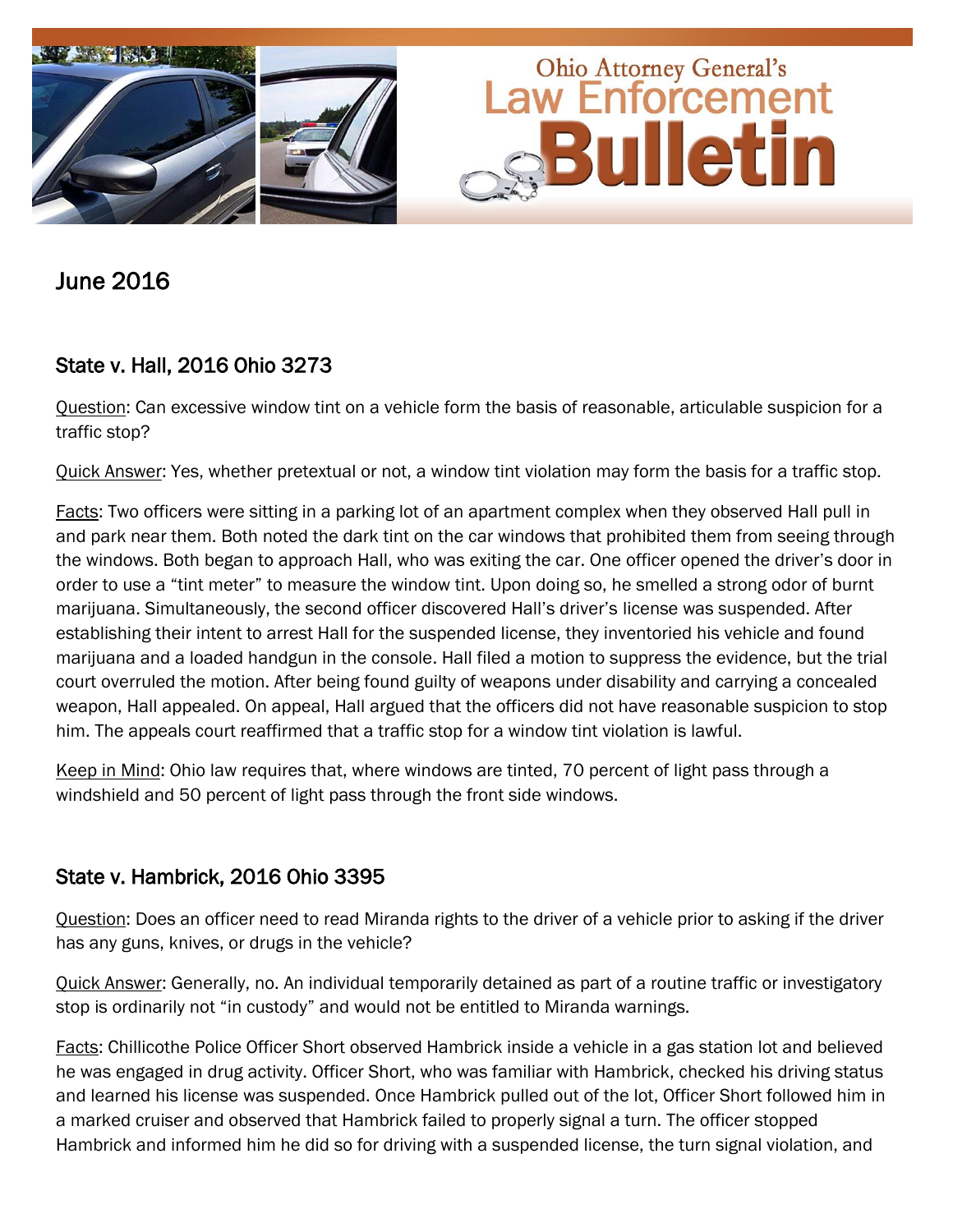suspicious behavior at the gas station. Officer Short then asked Hambrick if he "had any drugs, knives, or guns in the vehicle?" Hambrick admitted he "had some weed." Officer Short searched the vehicle and located marijuana and cocaine inside. Prior to trial, Hambrick filed a motion to suppress the evidence; it was denied. Hambrick was subsequently convicted of possession of drugs. On appeal, he argued the officer's questioning violated his Miranda warnings. The appeals court noted from the outset that in order for Miranda to apply, a person must be in custody and subjected to interrogation. The court established the statements were made within the first moments of the encounter, the questioning was routine and non-threatening, and Officer Short displayed no actions that would lead a reasonable person to believe his freedom had been curtailed to a degree associated with a formal arrest. Therefore, Hambrick was unable to demonstrate he was "in custody" when he made the incriminating statement.

Keep in Mind: After placing someone under arrest, Miranda is only required if the officer is going to ask questions designed to illicit incriminating responses.

## State v. Thurman 2016 Ohio 3002

Question: Does calling a police officer an offensive name provide probable cause to arrest for disorderly conduct?

Quick Answer: Offensive language alone, directed toward a police officer generally, may not form probable cause to arrest for disorderly conduct.

Facts: Thurman was a suspect in a hit-and-run case. A deputy went to his house in an attempt to speak with him and observed him on a neighbor's porch across the street. Upon speaking with Thurman about the accident, Thurman began yelling at the deputy in front of teenagers who were on the porch. A woman came from inside the house and took the teens inside. The deputy again asked about the accident and Thurman called the deputy a racial epithet. At that point, the deputy placed Thurman under arrest for aggravated disorderly conduct. A subsequent search revealed a pill bottle containing prescription medication that didn't belong to Thurman. He filed a motion to suppress, challenging the arrest. The motion was denied by the trial court. At trial, Thurman was convicted of the charges. On appeal, Thurman argued, and the appellate court agreed, that words alone that are not "fighting words" directed at a peace officer could not form the basis of the aggravated disorderly conduct charge. In addition, the teens were taken inside and the interaction was solely between the deputy and defendant, whom the appeals court noted in its decision were Caucasian and African-American, respectively. Further, the words did not incite the deputy to violence; rather, he testified, he didn't appreciate the epithet being used toward him. The appellate court held the trial court erred in denying the motion to suppress.

Keep in Mind: The court noted that officers are expected to have thicker skin than the general public when it comes to insults directed toward them.

## State v. Clements 2016 Ohio 3201

Question: Does the State's inability to produce a signed consent-to-search waiver render a subsequent search invalid?